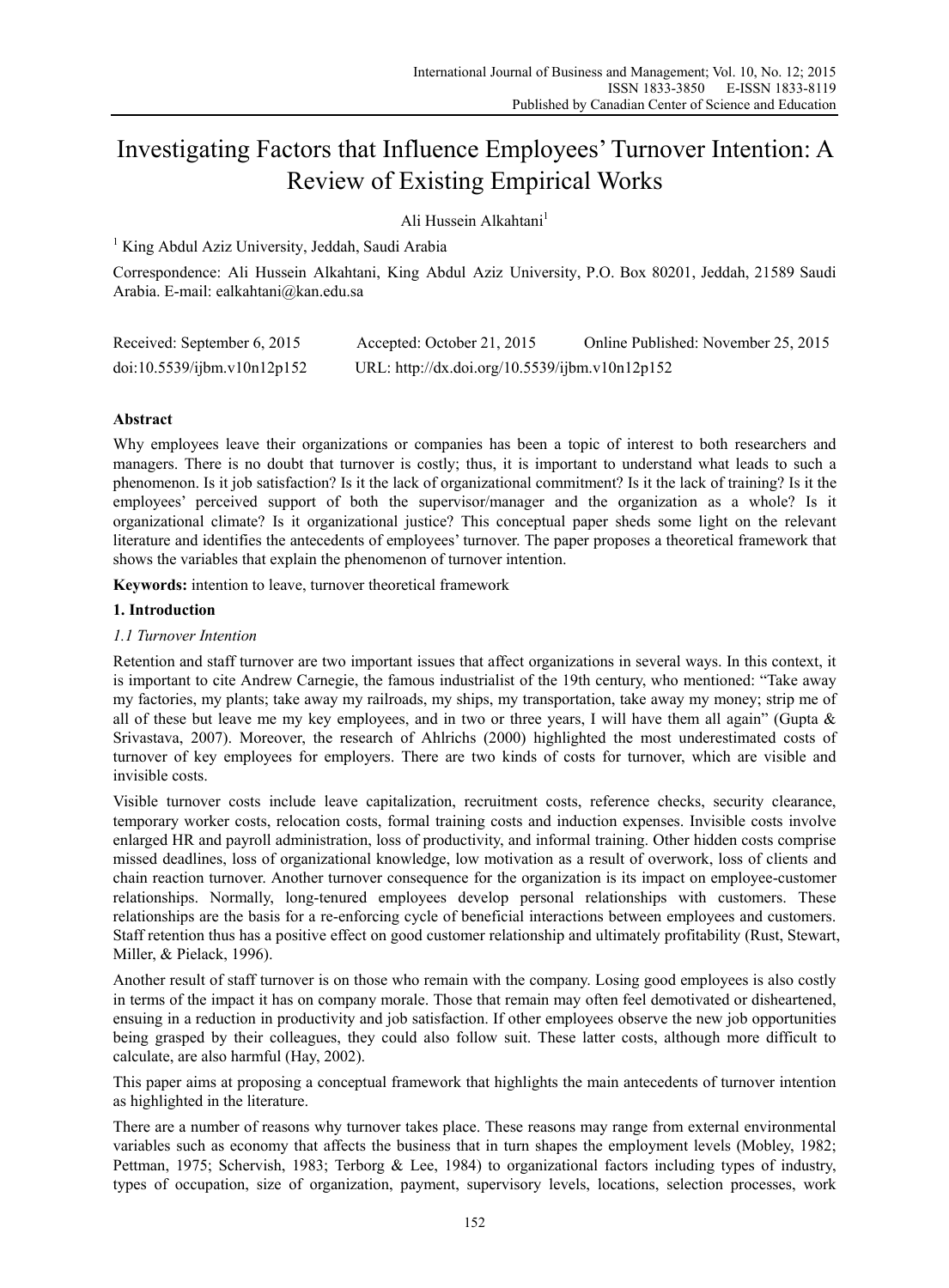environment, work assignments, benefits, and promotions (Arthur & Rousseau, 2001; Mobley, 1982).

The other variables that affect employee turnover in organizations involve the individual's work variables such as demographic variables, integrative variables like job satisfaction, pay, promotion and working condition (Arthur, 2001; Mobley, 1982; Pettman, 1975) and the individual's non-working factors such as family related factors (Mobley, 1982; Pettman, 1975).

In addition, demographic variables cannot be disregarded. Age, tenure, level of education, level of income, job category, and gender have been proven to affect employee retention and have been discovered to have established relationship with turnover intention. Among the above demographic factors, age, tenure and income level were discovered to be negatively associated with turnover intention (Arnold & Feldman, 1982; Cotton & Tuttle, 1986; Gerhart, 1990; Price & Mueller, 1986; Tai & Robinson, 1998; Weil & Kimball, 1995), level of education is positively related to turnover as employees with higher education levels have higher tendency to quit (Berg, 1991; Cotton & Tuttle, 1996). With regard to job category, Tai and Robinson (1998) and Price and Mueller (1986) found that non-managerial employees have higher tendency to quit than managerial employees.

Some HRM practices have been recommended as potential answers for turnover problem, such as investment in training, providing organizational support, implementing innovative recruitment and selection processes, providing better career opportunities (Cheng & Brown, 1998; Forrier & Sels, 2003; Hinkin & Tracey, 2000; Walsh & Taylor, 2007; Walters & Raybould, 2007) and implementing effective strategies to improve job satisfaction and commitment (Aksu, 2004).

Employee turnover is not only a significant tangible cost but also an intangible or "hidden" cost associated with loss of skills, inefficiency and replacement costs (Lashley & Chaplain, 1999). Lashley (2000) mentioned that loss of investment in training and loss of staff expertise are examples of turnover costs and opportunity costs. Some authors highlighted more intangible costs of turnover associated with organizational behavior and related "hygiene factors", for example, work reutilization, role conflict, reduced job satisfaction, low morale, reduced commitment, destructive supervision/leadership and a lack of career growth that influence employee productivity, effectiveness, quality and hotel service standards (Deery, Iverson, & Ervin, 1994; Davidson, Manning, Brosnan, & Timo, 2001; Davidson, Manning, Brosnan, & Timo, 2001; Davidson, Manning, Timo, & Ryder, 2001; O'Connell & Kung, 2007).

Studies have shown that loss of productivity caused by employee turnover accounts for more than two-thirds of the total turnover costs (Tracey & Hinkin, 2008). As turnover escalates, service quality deteriorates as it takes time to replace departing employees, especially at busy hotels (Lynn, 2002).

Turnover is harmful for various industries. For example, in the hotel industry, a decline in employee turnover would be a significant factor in lowering costs and enhancing labour productivity. However, managing and accounting for turnover remain a difficult challenge for hotels as there is no single point of accountability within or between units. There seems to be a number of effective strategies to achieve better employee turnover rate and the hotel accountability configuration remains comparatively fragile. The HRM budget generally includes direct costs of turnover (Davidson, Guiding, & Timo, 2006). This is most probably because the cost of employee turnover is excluded from the conventional accounting practices within hotels. This practice denotes the loss of accountability and poor internal organizational visibility for this cost. The loss of accountability issue is intensified when it is recognized that the cost originates from a different accountability unit (i.e. the area of the organization where the employee works) to the unit that incurs much of the cost associated with employee turnover (HRM).

#### *1.2 Organizational Commitment*

Mowday, Porter and Steers (1982) defined organizational commitment as a strong belief in and acceptance of the organization's goals and values; a willingness to exert considerable effort on behalf of the organization; and a strong desire to maintain membership in the organization.

Organizational commitment reflects an individual's feelings about the organization as a whole. Organizational commitment has become more crucial than ever in comprehending employee behaviour because it is recognized as more consistent and less dependable on daily variation compared to job satisfaction (Angle & Perry, 1983; Mowday, et al., 1982). Organizational commitment can be broadly defined as the relative strength of an individual's identification with, and involvement in, an organization (Mowday, Steers, & Porter, 1979; Meyer, Stanley, Herscovitch, & Topolnytsky, 2002). As an antecedent, it is understood that committed employees are unlikely to leave the organization, as well as feel the need to go beyond normal job requirements. Committed employees are also willing to make a more significant and personal contribution to the organization, perform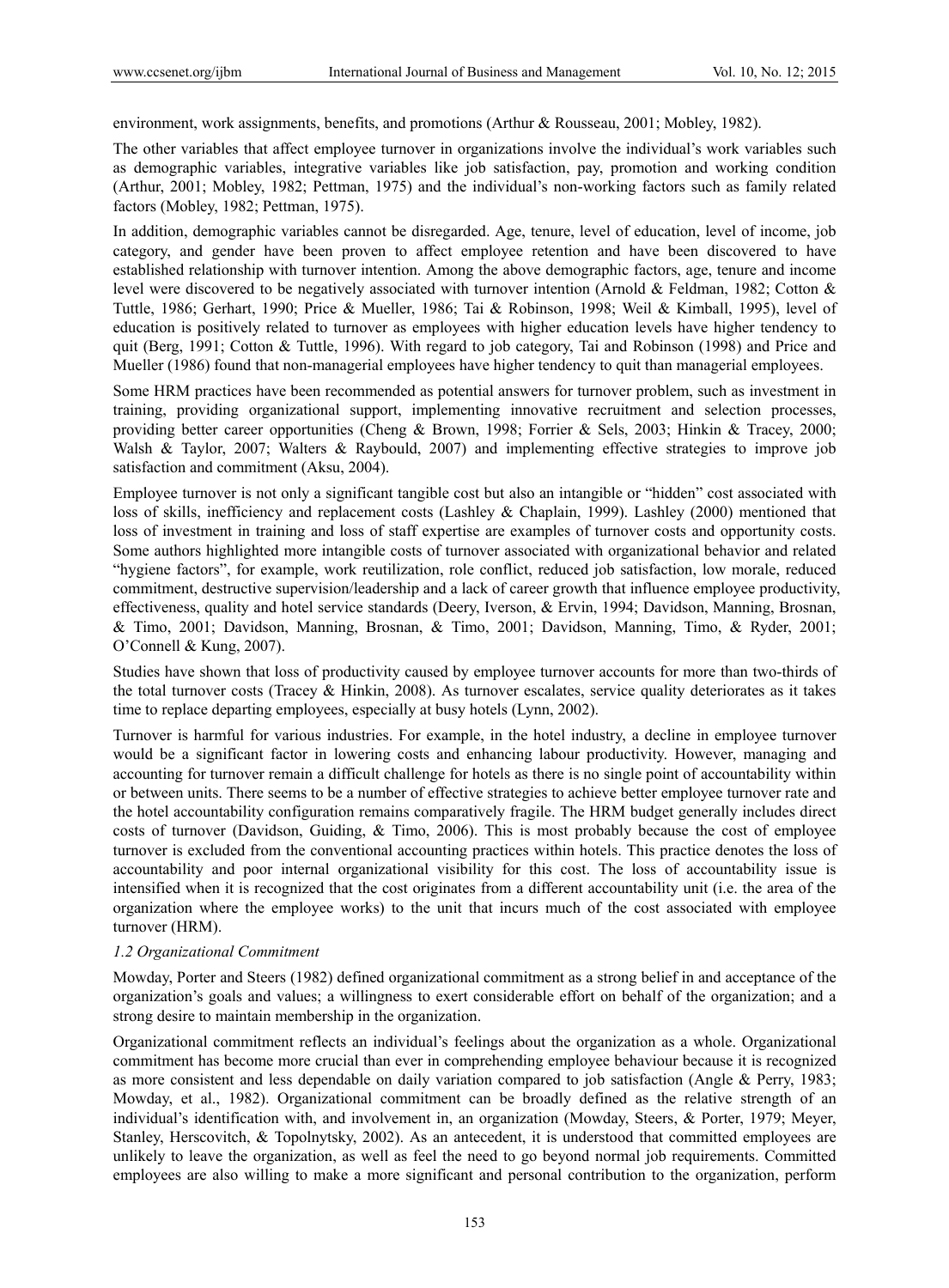better, engage in organizational citizenship behaviours (OCBs) and are unlikely to engage in unproductive or destructive behaviours (Iqbal, Aziz, & Tasawar, 2012; Meyer, Allen, & Smith, 1993; Meyer, et al., 2002). As an outcome, organizational commitment has been discovered to arise from positive work experiences, job satisfaction, trust in management, and attractive remuneration and rewards (Meyer, et al., 2002).

Studies in this area have reported a strong relationship between organizational commitment and turnover, signifying that higher levels of commitment will result in lower levels of intention to leave, therefore lower turnover (Allen & Meyer, 1990; Bentein, Vandenberghe, Vandenberg, Stinglhamber, 2005; Falkenburg & Schyns, 2007; Good, Page, & Young, 1996; Harris & Cameron, 2005; Huselid, 1995; Rhoades & Eisenberger, 2002). Organizational commitment is one of the predictors of turnover intention (Arnold & Feldman, 1982; Hollenbeck & Williams, 1986). Qi (2007) found that affective commitment has a significant negative influence on turnover intention, which is similar to a research done by Law (2005), which showed that affective commitment is the most important component of commitment in predicting employees' turnover.

### *1.3 Job Satisfaction*

Many studies have indicated that job satisfaction serves as an antecedent to turnover intention. For example, Ali (2008) highlighted that problems might arise if employees' dissatisfaction are not taken into consideration. Employees who are dissatisfied would sooner or later leave the organization, and at the same time, the organization loses the knowledge that the employees had brought in. If the organization decided to employ new employees to replace those who leave, and their feelings of dissatisfaction are not met, this could affect the daily operation of the organization, and the vicious cycle of turnover will occur. In addition, Hay (2002) discovered that the majority of the employees chose career opportunities, and learning and development as the foremost reasons to stay in an organization, which lead to job satisfaction.

Career satisfaction and career success are interchangeably used in this study. Career success is defined as positive psychological or work-related outcomes or achievements that a person gathers as the outcome of work experiences (Judge, Higgins, Thoresen, & Barrick, 1999). Models of career success have incorporated a number of demographic, human capital, and motivational variables related to career success (Judge, Cable, Boudreau, & Bretz Jr, 1994; Judge, et al., 1999). Previously, much research on careers have viewed the individual as being passive and influenced by situational factors (Bell & Staw, 1989). Career/job satisfaction is a significant predictor of employee turnover (Egan, Yang, & Bartlett, 2004; Wright & Bonett, 2007). Employees most probably leave their organization when both their psychological well-being and job satisfaction are low (Wright & Bonett, 2007). Satisfaction with meaningful work and promotion opportunities were significant predictors of turnover intention (Wright & Bonett, 1992).

Previous studies have discovered that job dissatisfaction is associated with negative behavioural outcomes such as absenteeism, workplace accidents, and labour turnover (Griffeth, Hom, & Gaertner, 2000; Newstrom, 2007; Sousa-Poza & Sousa-Poza, 2007). Currall, Towler, Judge, and Kohn (2005) discovered that pay satisfaction is positively related to performance and negatively related to employee turnover intention. Similarly, the outcome of another study by Davis (2006) also showed that general job satisfaction is strongly and negatively associated with turnover intention. Job satisfaction has been empirically proven to be the main predictor of turnover intention (Larrabee, Janney, Ostrow, Withrow, Hobbs, & Burant, 2003; Parry, 2008).

## *1.4 Training*

Some scholars have agreed that there is a positive connection between the staff turnover rate and the scale of investment in training in two ways (Green, Machin, & Wilkinson, 1996). The first interpretation contends that organizations with high turnover will invest more in training so as to replace the skills and competencies of the outgoing personnel (replacement investments) and/or to increase employment loyalty in the future (retention management). The second interpretation claims that organizations train extensively thereby generating higher turnover precisely because the trained employees leave the organization for better paid jobs where they can use the skills they have acquired. Training increases the value of the employees, and this increases the probability of being picked by rival organizations.

Some groups of scholars in the field of economics claim a negative relationship between turnover and training. It is influenced by Becker's Human Capital Theory. Becker (2009) asserted that the investment in training is the outcome of optimising decisions agreed by both workers and employers. The improved skills resulting from general training enable workers to extract higher wages from their current or future employers. Since employers are confronted with the risk of not being able to recover this investment, they will not be willing to support general training of their workers. Firm-specific training, on the other hand, cannot generate an increased wage with other than the current employers. Therefore, firms can recover their investment in specific training and they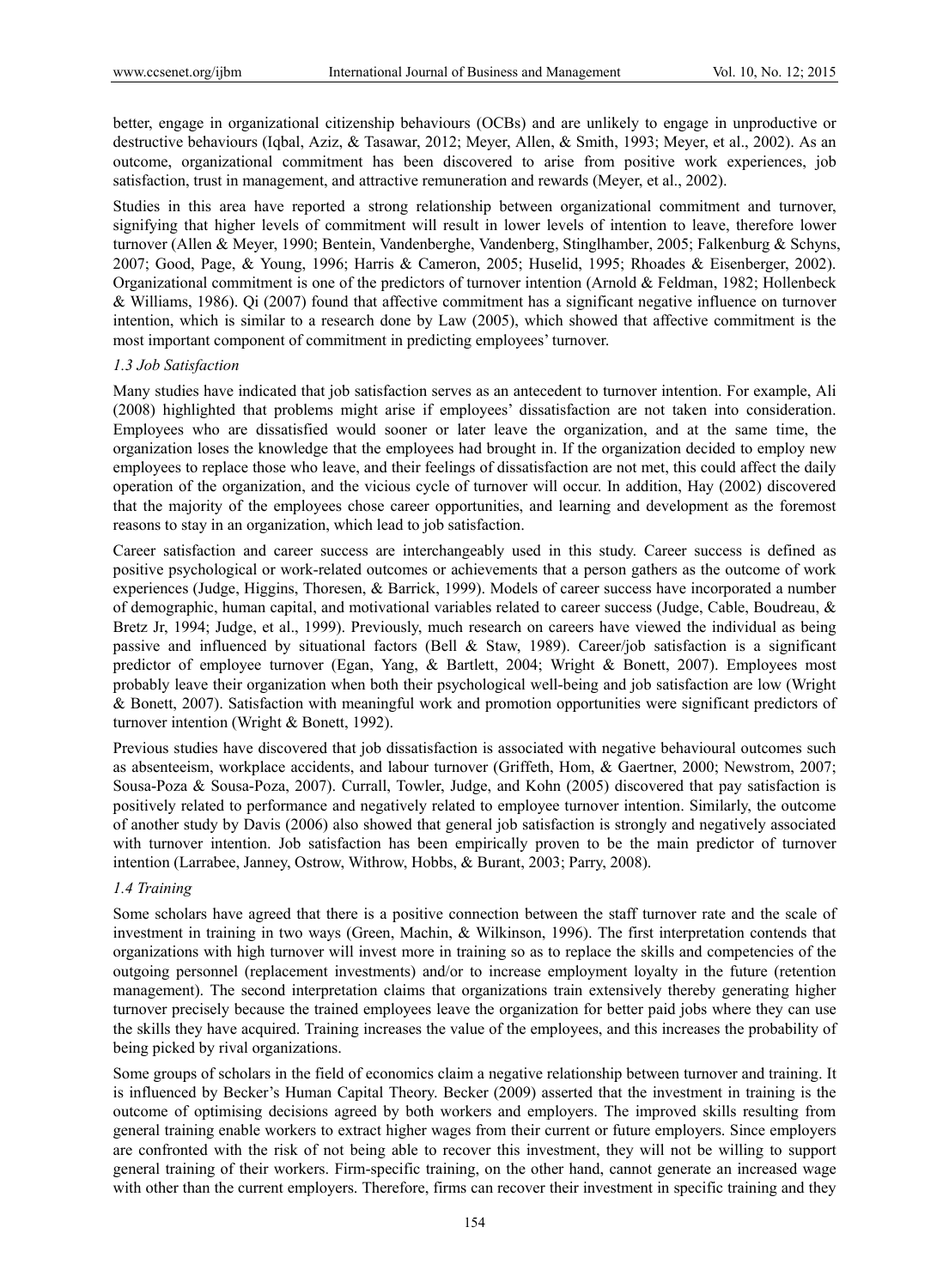will be willing to share some or all of the costs of specific training. According to Becker (2009), a purely competitive labour market will always provide the optimal level of training investment.

## *1.5 Perceived Organizational Support*

Perceived Organizational Support (POS) reflects the overall belief of employees that their organization values their contribution and cares about their well-being (Eisenberger, Huntington, Hutchison, & Sowa, 1986). The concepts of social exchange and the norm of reciprocity are often used by researchers to describe the motivation for employees to display positive behaviours towards their organization, such as loyalty, which are not formally rewarded or contractually required by the organization (Rhoades & Eisenberger, 2002; Settoon, Bennett, & Liden, 1996).

However, the relationship between POS and turnover intention appears to clarify options for managers to take positive steps to retain valuable employees.

Loi, Hang-Yue, and Foley (2006) have put an effort to measure the mediating role of POS on the relationship between perceived justice, predicting organizational commitment and intention to leave, while controlling for the effects of the size of the firm and demographic variables. They found that POS mediated the relationship between organizational justice (procedural and distributive) and both organizational commitment and intention to leave. Although the association between organizational commitment and turnover intention has been well established, research into the relationship between POS and turnover intention has only been given serious attention recently (Rhoades & Eisenberger, 2002; Stinglhamber & Vandenberghe, 2003).

Eisenberger et al. (1986) proposed that in order to assess the willingness of the organization to reward employees' efforts, they generate perceptions as to the extent to which the organization cares about their well-being and values their contribution, which they label as perceived organizational support (POS).

The provision of organizational support to an employee is likely to create feelings of goodwill towards the organization, strengthening the bond between employer and employee, which, in turn, increases the feelings of obligation to repay the organization, through the norm of reciprocity (Eisenberger, Fasolo, & Davis-LaMastro, 1990; Maertz, Griffeth, Campbell, & Allen, 2007).

As a result, POS should be positively related to affective organizational commitment and negatively related to turnover intentions. Recent studies confirm these relationships empirically in the Western settings (Wayne, Shore, & Liden, 1997; Rhoades, Eisenberger, & Armeli, 2001; Rhoades & Eisenberger, 2002; Maertz et al., 2007).

## *1.6 Perceived Supervisor Support*

A review of existing studies suggests that when employees develop general views concerning the degree to which their supervisors care about their well-being and value their contributions towards the organization, it is called Perceived Supervisor Support or PSS (Maertz et al., 2007). PSS has received increasing attention in the literature and has been discovered to be significantly related to important organizational outcomes including employee turnover and turnover intentions (Rhoades & Eisenberger, 2002; Maertz et al., 2007).

Studies were primarily conducted in the Western settings and the findings confirm the existence of a strong positive relationship between perceived work-related support and organizational outcomes such as organizational commitment, turnover intentions and turnover behaviour (Rhoades et al., 2001; Rhoades & Eisenberger, 2002; Rhoades & Eisenberger, 2002). Existing studies have reported significant positive relationship between PSS and POS (Yoon & Lim, 1999; Yoon & Thye, 2000; Rhoades et al., 2001; Rhoades & Eisenberger, 2002). However, there is an argument in the literature about the link between PSS and POS.

A group of scholars suggest that the influence of PSS on organizational outcomes, such as affective commitment and employee turnover intentions, is fully mediated by POS (Rhoades & Eisenberger, 2002; Rhoades et al., 2001). Rhoades and Eisenberger (2002) discovered that POS fully mediate the relationship between PSS and turnover. Rhoades et al. (2001) supported their view by highlighting that the influence of PSS on affective commitment was fully mediated through PSS. Another group of scholars suggest that supervisor level constructs such as PSS might have direct as well as indirect influences on organizational outcomes such as turnover intentions (Becker, 2009; Maertz et al., 2007; Maertz, Mosley, & Alford, 2002).

The relationship between POS and a number of outcome variables has been established and particular attention has been given to POS in the context of employee turnover. Indeed, many supportive organizational practices are specifically intended to increase the connection between employee and employer in order to reduce voluntary turnover. Participation in decision-making, fairness of rewards (Allen, Shore, & Griffeth, 2003), developmental experiences and promotions (Wayne, Shore, & Liden, 1997), autonomy (Aubé, Rousseau, & Morin, 2007), and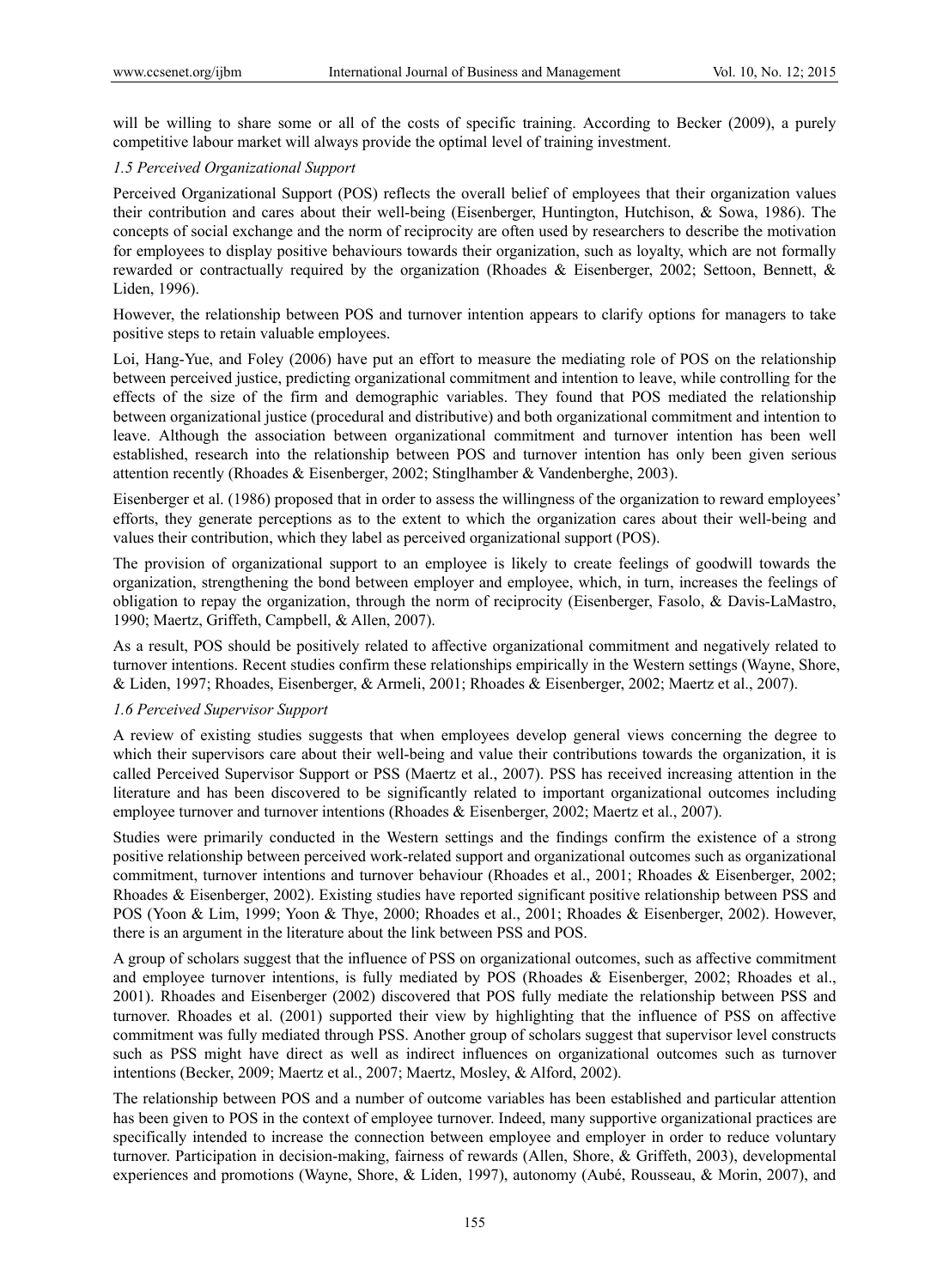job security (Rhoades & Eisenberger, 2002) have been empirically associated with POS. These actions reflect the organization's inclination to meet employees' socio-emotional needs (Eisenberger et al., 1986). POS ensures employees that the organization stands behind them as they perform their jobs and cope with stressful situations (George, Reed, Ballard, Colin, & Fielding, 1993). In agreement with the norm of reciprocity, supported employees tend to value and respect their organization and are therefore willing to contribute to the organization's goals.

Foong-ming (2008) mentioned that supervisors mainly participated in performance evaluation and feedback. Hence, the supervisors' favorable or unfavorable action mirrors an organization's view and decisions on employees. Referring to a study conducted by Gentry, Kuhnert, Mondore, and Page (2006), employees who are given a voice, open communication, recognition, supported by their respective supervisors, and have their well-being cared for, are inclined to stay with the organization for a long period of time.

## *1.7 Organizational Climate*

Most of the employees remain with the organization if they receive motivating tools such as bonuses but yet remuneration is not the only thing that can motivate employees to remain with the organization (Anderfuhren-Biget, Varone, Giauque, & Ritz, 2010; Masaiti & Naluyele, 2011). The biggest factor in attracting and most importantly retaining key employee is culture. It is important for employees to feel like they are part of a team, they require a link to the vision and direction of the organization and their co-employees, and they require ways of working better together, which ultimately lead to more cooperation.

Recent research (Schyns, van Veldhoven, & Wood, 2009; Rashid, Wineman, & Zimring, 2009; Khan, Hassan, Anwar, Babar, Babar, & Khan, 2007) established that discouraging organizational climate negatively affects job satisfaction which in turn may expedite employee turnover.

Moran and Volkwein (1992), for example, defined corporate climate as a relatively stable characteristic of an organization which differentiate it from other organizations and; (a) represents members' shared perceptions about their organization with respect to dimensions such as autonomy, cohesiveness, support, recognition, innovation, and fairness; b) is generated from members' interaction; (c) acts as a basis for interpreting the situation; (d) manifests the prevalent norms, values, and attitudes of organizational cultures; and (e) serves as a source of power for forming behaviour.

Lambert, Hogan, and Barton (2001) highlighted five variables of work environment, namely; role conflict, task variety, financial rewards, relations with co-workers and autonomy/participants. Moreover, Downey, Don, and Slocum (1975) recommended six components of organizational climate; decision making, warmth, risk, openness, reward and structure. Altmann (2000) proposed that corporate climate can be classified into the following dimensions; job, role, leaders, organization and workgroup.

Employees are more likely to leave if they perceive a lack of clear direction from the management. It seems that companies are less proficient at marketing themselves to their employees than they are at selling the company to other stakeholders (Hay, 2002).

Stone, Larson, Mooney-Kane, Smolowitz, Lin, and Dick (2006) established that there is a link between organizational climate and intention to leave. Thatcher, Stepnia, and Boyle (2003) confirmed the effect of organizational climate on the turnover intention in an information technology firm. They discovered a strong relationship between them.

#### *1.8 Employee Benefits and Opportunities*

Research has established that financial reward is one of the basic types of extrinsic monetary rewards which comprise the basic needs of income to survive (to pay bills), a feeling of stability and consistency (the job is secure), and recognition (my workplace values my skills) (Aguenza  $&$  Som, 2012).

Higginbotham (1997) mentioned that high salaries are not important, but "good" and "fair" salaries indicate a strong correlation with intention to remain, signifying that as long as the compensation is competitive, financial rewards are not the primary factor in retention. Kochanski and Ledford (2001) supported this testimonial, which signify that the actual level of pay is less important than feelings about pay raises and the process used to manage them.

Previous studies investigated how family-friendly practices and work-life balance practices were associated with employee retention (Grover & Crooker, 1995) and summarized that childbirth and child-rearing are left with the promise of full-time re-employment and retention can be promoted by disseminating information about local childcare services. Many intermediary factors, e.g. job satisfaction, organizational commitment, motivation, trust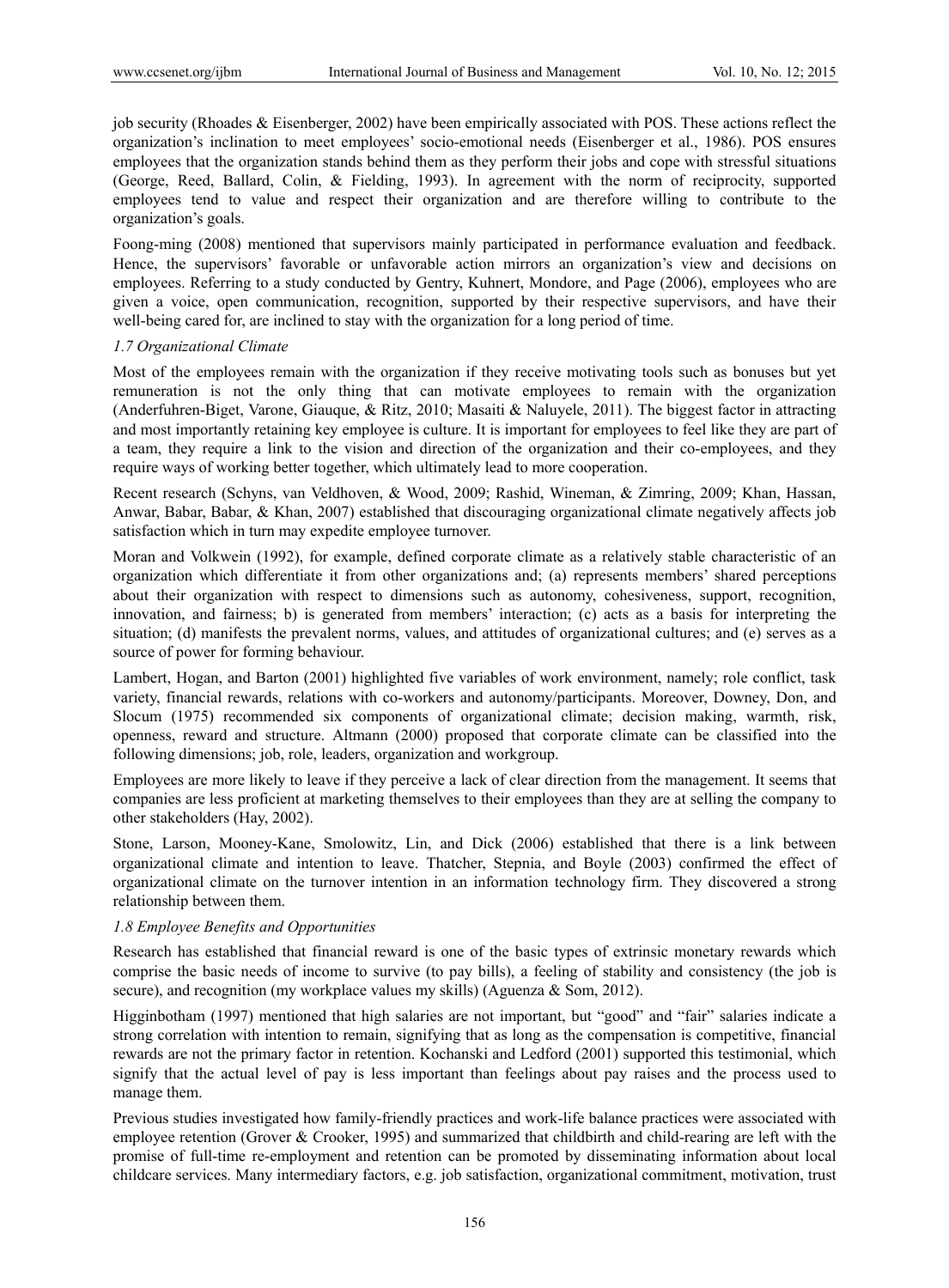(in the organization), and other job attitude factors, have been accepted with proven effects. In investigating the link between employee benefit programs and retention, another model was examined with regard to the effect of monetary worth (an objective factor) of employee stock options programs and the feeling of participating in company management through this (a subjective factor), which may lead to withdrawal intention and actual spontaneous resignation by way of multi-step awareness, i.e. satisfaction with the system, overall job satisfaction, and organizational commitment (Buchko, 1993). In summary, this model clarify that both the objective and subjective factors are related to retention, and that job satisfaction is important as an intermediary factor.

Gustafson (2002) established in her study that compensation and opportunities for better pay largely lead to employees' turnover intention in organizations. An important theory used as reference in this study is equity theory developed by Adams (1965) that explained that individuals, who value fair treatment, will strive to keep the relationships between members within an organization. And so, if the employees feel that inequality exists in pay treatment, a range of negative behaviors will be present such as absenteeism, and the desire to leave the organization.

## *1.9 Organizational Justice*

Organizational justice was first applied by Greenberg in the 1970s (Greenberg, 1987). The author described organizational justice as a fair and equitable behavior of the organizations towards their employees (Rafei-Dehkordi Mohammadi & Yektayar, 2013).

In order to ensure that employees are satisfied, committed, and loyal, the organization needs to be fair in its systems regarding distributive, procedural, and interactional justice. When employees feel that they are treated fairly by the organization in every aspect, they are likely to show more positive attitude and behaviors such as job satisfaction (Karimi, Alipour, Pour, & Azizi, 2013) and commitment (Malik & Naeem, 2011).

A lot of studies have empirically proven that job satisfaction is related to higher levels of organizational justice (Dundar & Tabancali, 2012; Nojani, Arjmandnia, Afrooz, & Rajabi, 2012; Taheri & Soltani, 2013).

Organizational justice can be described as a blend of fairness in procedures used by leaders to decide on outcome distributions or allocations, and the fairness of outcome distributions or allocations (Colquitt, Conlon, Wesson, Porter, & Ng, 2001).

Organizational justice has been empirically proven to be strongly associated with many dynamics related to change, such as openness to change, acceptance of change, cooperation with change, satisfaction with change (Blader & Tyler, 2005; Tyler & Blader, 2003; Wanberg & Banas, 2000) and individual response to change (Greenberg, 2001). In addition, it has been also considered as an antecedent of commitment to change (Foster, 2010; Kool & van Dierendonck, 2012; Paolillo, Platania, Magnano, & Ramaci, 2015). Intention to leave and later turnover action are an essential part of change that managers must be aware of.

Justice is a concept that encompasses many dimensions, which include a range of questions, from compensation that employees get to behavioral treatment towards employees by their superior. The function of fairness related to the place of work is referred to as organizational justice; it includes the ways that decide the fair treatment of employees during the performance of their jobs and as a result this influences employees' behavior at work (Moorman, 1991).

Likewise, Matin, Jandaghi, and Ahmadi (2010) categorized the types of justice as follows; distributive justice is the type of organizational justice that emphasizes on the perceptions of the people that the amount they received fairly refects the outcomes of the value added work. Procedural justice manifests people's beliefs of the fairness of the procedures that determine the outcomes they have. Unfair procedures will lead to the rejection of the entire system (Al-Salemi, 2013; Matin et al., 2010).

Although the organizational justice is a comprehensive term that describes the employees' perceptions of fairness in an organization as a whole, psychologists and social experts classify them into three components; distributive, procedural, and interactional justice (Dessler, 2005).

Distributive justice concerns people's beliefs that they have received a fair amount of valued work-related outcomes (e.g., pay, recognition, etc.) (Greenberg & Baron, 2008). Distributive justice was discovered to be linked to work outcomes such as pay satisfaction, job satisfaction, organizational commitment and trust in organization (Cohen-Charash & Spector, 2001). Procedural justice reflects the fairness of the decision process that lead to a particular outcome (Leventhal, Karuza, & Fry, 1980). Studies have shown that people are likely to accept an unfavorable outcome if they believe that the decision process leading up to it was performed according to organizational justice principles (e.g., consistency, neutrality, accuracy, correctability, etc.) (Baldwin, 2006).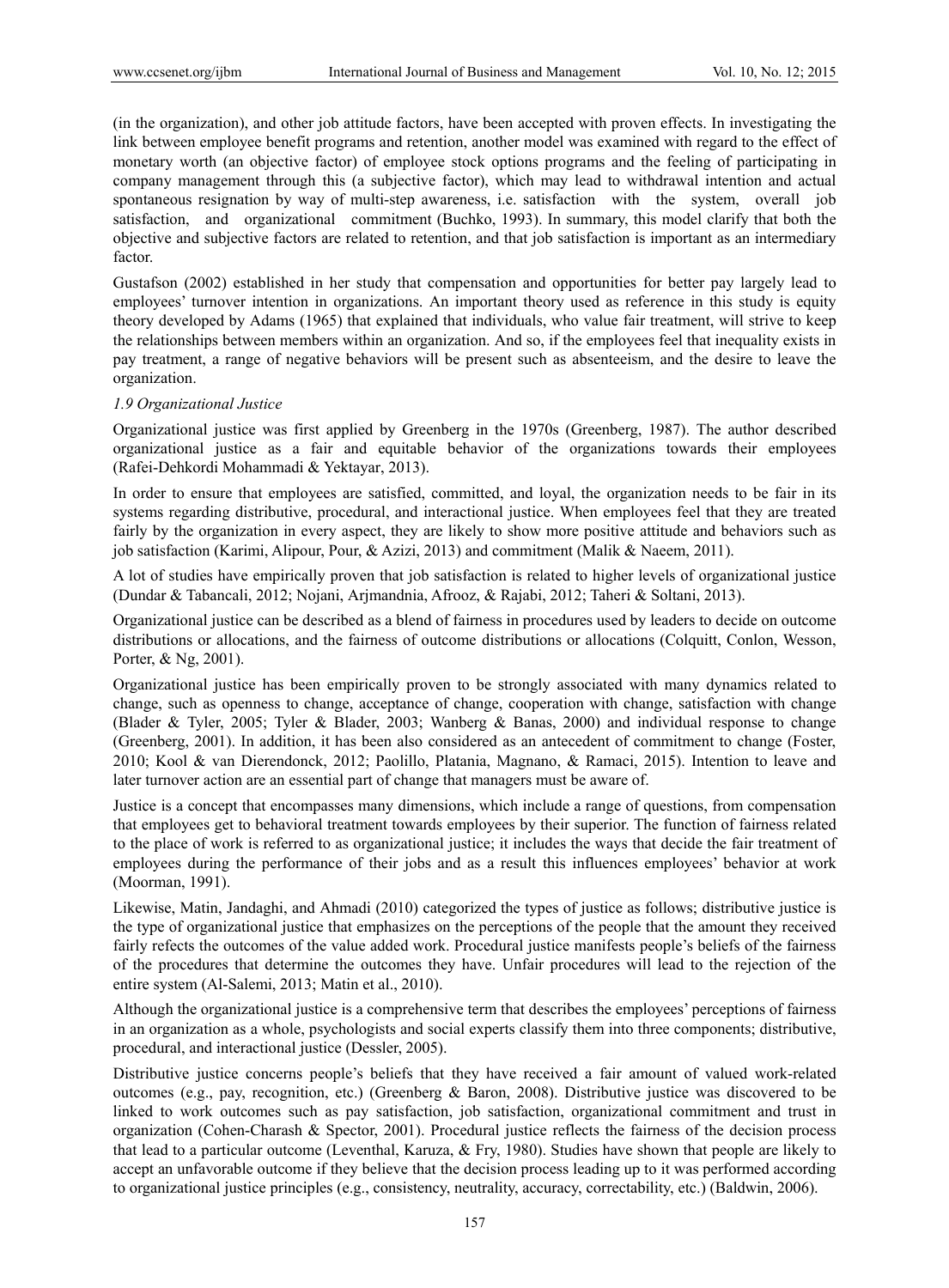Organizational justice is a general term used to reflect individuals' perceptions of fairness within organizations and the effect of those perceptions on behavior (Adams, 1965; Clayton & Opotow, 2003; Colquitt et al., 2001; Folger & Cropanzano, 1998; Tyler & Blader, 2003). It can also be described as the employees' perception on the fairness and sincerity of treatment they received (Elovainio, van den Bos, Linna, Kivimäki, Ala-Mursula, Pentti, & Vahtera, 2005) and the fairness of the process and results obtained at the workplace (Hubbel & Chory-Assad, 2005).

A review of existing studies indicates the existence of multiple facets of organizational justice; namely, distributive, procedural and interactional justice (Cropanzano, Byrne, Bobocel, & Rupp, 2001; Konovsky, 2000; Greenberg, 1990). Distributive justice primarily relates to the employee perception about the fairness of outcomes (Greenberg, 1987; 1990) such as financial rewards received from their organization (Greenberg, 2006; Colquitt, Scott, Judge, & Shaw, 2006; Ramamoorthy & Flood, 2004; Elovainio, Kivimäki, Steen, & Vahtera, 2004; Aryee, Budhwar, & Chen, 2002).

Procedural justice primarily concerns the processes and methods through which outcome decision is reached (Cropanzano & Greenberg, 1997; Ding & Lin, 2006; Greenberg, 1990). It is the employees' perception about fairness in the rules and regulations which serve as a basis to make a decision that subsequently lead to the ultimate outcome (Aryee et al., 2002; Byrne, 2005; DeConinck & Bachmann, 2005; Ding & Lin, 2006; Elovainio et al., 2004; Greenberg, 2001).

Interactional justice is regarded as the main concern in workplace settings because of its relationship with unfair and fair treatment (Cohen-Charash & Spector, 2001; Martı´nez-Tur et al., 2006). Later, studies have established the two subcategories of interactional justice known as interpersonal and informational justice and should be considered as separate (Colquitt, 2001). Greenberg (1990) recommended two specific types of interpersonal treatment; (1) informational justice which mainly emphasizes on why the specific outcome of an activity emerges in a certain fashion, and (2) interpersonal justice which concerns how employees are treated with dignity, politeness and respect by others.

Based on the discussion, the following are the research propositions:

P1: Employees' organizational commitment (affective, normative and continuance commitment) reduces employees' turnover intention.

P2: Employees' job satisfaction reduces employees' turnover intention.

P3: Training reduces employees' turnover intention.

P4: Perceived organizational support reduces employees' turnover intention.

P5: Perceived supervisor support reduces employees' turnover intention.

P6: Organizational climate reduces employees' turnover intention.

P7: Employees' benefits and opportunities reduce employees' turnover intention.

P8: Organizational justice (distributive, procedural, and interactional justice) reduces employees' turnover intention.

#### **2. Conclusion**

## *2.1 Managerial Implication*

Employees' turnover has become a critical issue in today's organizations. The rate of employee turnover has been increasing from time to time due to a lot of factors. This review of previous studies is intended to consolidate previous research findings in order to establish a cohesive framework of employee turnover so that organizations are aware of the factors that might lead to turnover. Based on the review, seven common factors are found to be related to turnover; namely, organizational commitment, job satisfaction, training, perceived organizational support, perceived supervisor support, organizational climate, employees' benefits and opportunities and organizational justice. These factors have to be taken care of by the organizations to ensure that they can retain their employees especially those that can contribute significantly to the well-being of the organizations. Employee-organization link is considered as a reciprocal relationship. If the employees feel that they are taken care of by the organization, they will repay in terms of their loyalty to the organization.

## *2.2 Suggestions for Future Research*

This paper is meant to establish a framework of employee turnover based on the findings of the previous research works. The proposed relationships have to be empirically tested to examine whether they remain as significant predictors of turnover or otherwise, regardless of the contexts of the study. Some factors might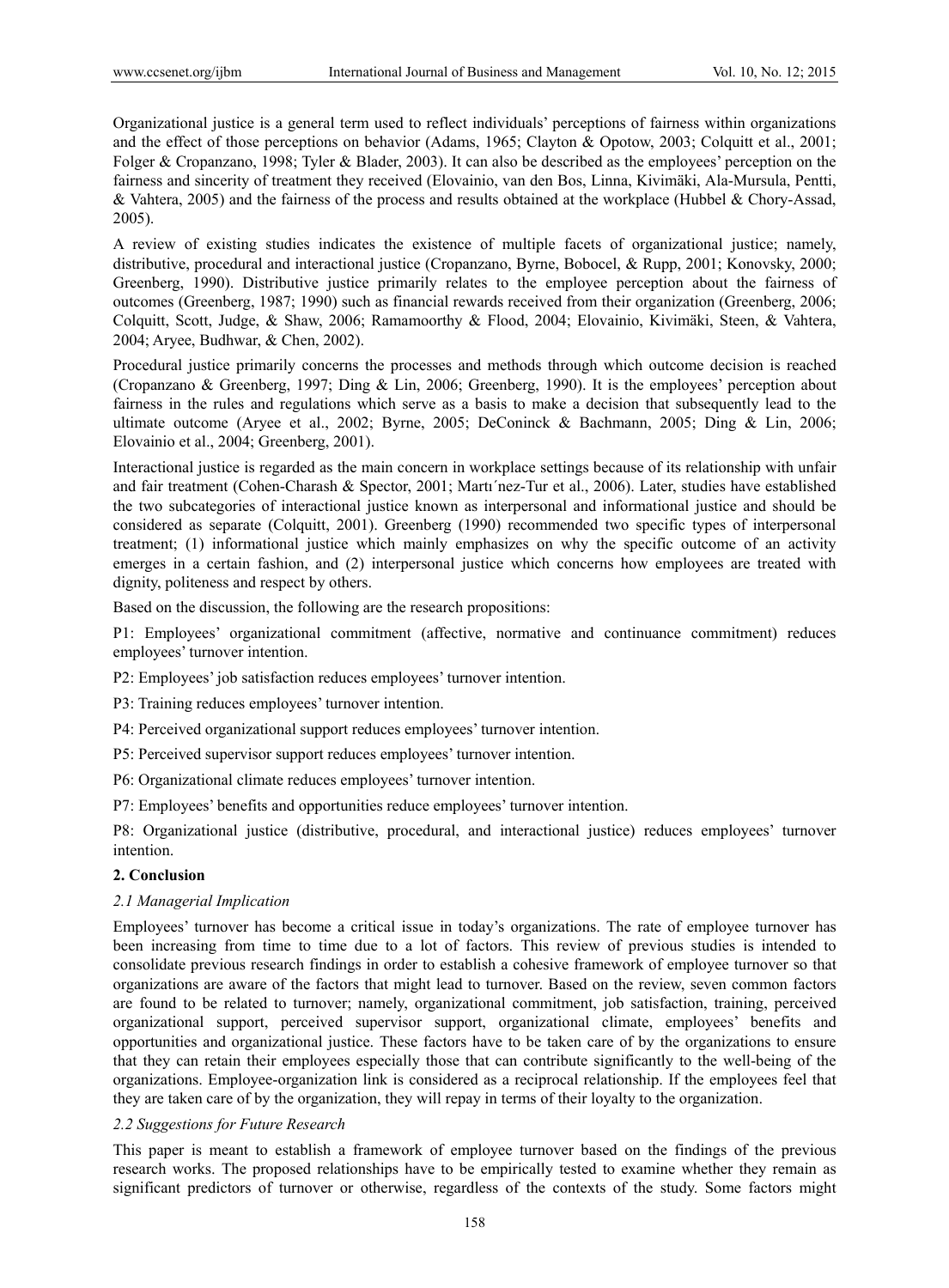remain as predictors and others might act as mediators or moderators for the main relationship, therefore, this relationship must be rigorously tested using the appropriate analyses. Besides, due to the abundance of research instruments available to gauge the levels of employees' turnover and its predictors, future researchers must take precautionary measures to choose the one that is most valid and reliable. In most instances, the influence of extraneous factors is inevitable, therefore, the use of control variables are advisable to ensure that the results are truly reflective of the influence of the main factors that affect the phenomenon of interest. The control variables can be the demographic variables such as age, gender, education level, tenure, job position and others. They can also be in the form of organizational variables such as types of organizations or nature of business.

## **References**

Adams, J. S. (1965). Inequity in social exchange. *Advances in Experimental Social Psychology, 2*, 267-299.

- Aguenza, B. B., & Som, A. P. M. (2012). Motivational factors of employee retention and engagement in organizations. *International Journal of Advances in Management and Economics, 1*(6), 88-95.
- Ahlrichs, N. S. (2000). *Competing for Talent: Key Recruitment and Retention Strategies for Becoming an Employer of Choice.* Davies-Black Publishing.
- Aksu, A. A. (2004). Turnover costs: Research among five-star hotels in the city of Antalya, Turkey. *Tourism Analysis, 9*(3), 207-217.
- Ali, N. (2008). Factors affecting overall job satisfaction and turnover intention. *Journal of Managerial Science, 2*(2), 239-252.
- Allen, D. G., Shore, L. M., & Griffeth, R. W. (2003). The role of perceived organizational support and supportive human resource practices in the turnover process. *Journal of Management, 29*(1), 99-118. http://dx.doi.org/10.1177/014920630302900107
- Allen, N. J., & Meyer, J. P. (1990). The measurement of antecedents of affective, continuance and normative commitment to the organization. *Journal of Occupational Psychology, 63*(1), 1-18. http://dx.doi.org/10.1111/j.2044-8325.1990.tb00506.x
- Al-Salemi, A. M. A. (2013). The impact of organizational justice on employee turnover, using Total E&P Yemen. *African Journal of Business Management, 7*(37), 3810-3826. http://dx.doi.org/10.5897/AJBM12.1424
- Altmann, R. (2000). Forecasting your organizational climate. *Journal of Property Management, 65*(4), 62-67.
- Anderfuhren-Biget, S., Varone, F., Giauque, D., & Ritz, A. (2010). Motivating employees of the public sector: Does public service motivation matter? *International Public Management Journal, 13*(3), 213-246. http://dx.doi.org/10.1080/10967494.2010.503783
- Angle, H. L., & Perry, J. L. (1983). Organizational commitment individual and organizational influences. *Work and Occupations, 10*(2), 123-146. http://dx.doi.org/10.1177/0730888483010002001
- Arnold, H. J., & Feldman, D. C. (1982). A multivariate analysis of the determinants of job turnover. *Journal of Applied Psychology, 67*(3), 350-360. http://dx.doi.org/10.1037/0021-9010.67.3.350
- Aryee, S., Budhwar, P. S., & Chen, Z. X. (2002). Trust as a mediator of the relationship between organizational justice and work outcomes: Test of a social exchange model. *Journal of Organizational Behavior, 23*(3), 267-285. http://dx.doi.org/10.1002/job.138
- Arthur, M. B., & Rousseau, D. M. (2001). *The boundaryless career: A new employment principle for a new organizational era*. New York, NY: Oxford University Press.
- Aubé, C., Rousseau, V., & Morin, E. M. (2007). Perceived organizational support and organizational commitment: The moderating effect of locus of control and work autonomy. *Journal of Managerial Psychology, 22*(5), 479-495. http://dx.doi.org/10.1108/02683940710757209
- Baldwin, S. (2006). *Organizational justice*. UK: Institute for Employment Studies.
- Becker, G. S. (2009). *Human capital: A theoretical and empirical analysis, with special reference to education.* University of Chicago Press.
- Bell, N. E., & Staw, B. M. (1989). People as sculptors versus sculpture: The roles of personality and personal control in organizations. In M. B. Arthur, D. T. Hall, & B. S. Lawrence (Eds.), *Handbook of career theory*. New York, NY: Cambridge University Press.
- Bentein, K., Vandenberghe, C., Vandenberg, R., & Stinglhamber, F. (2005). The role of change in the relationship between commitment and turnover: A latent growth modeling approach. *Journal of Applied Psychology,*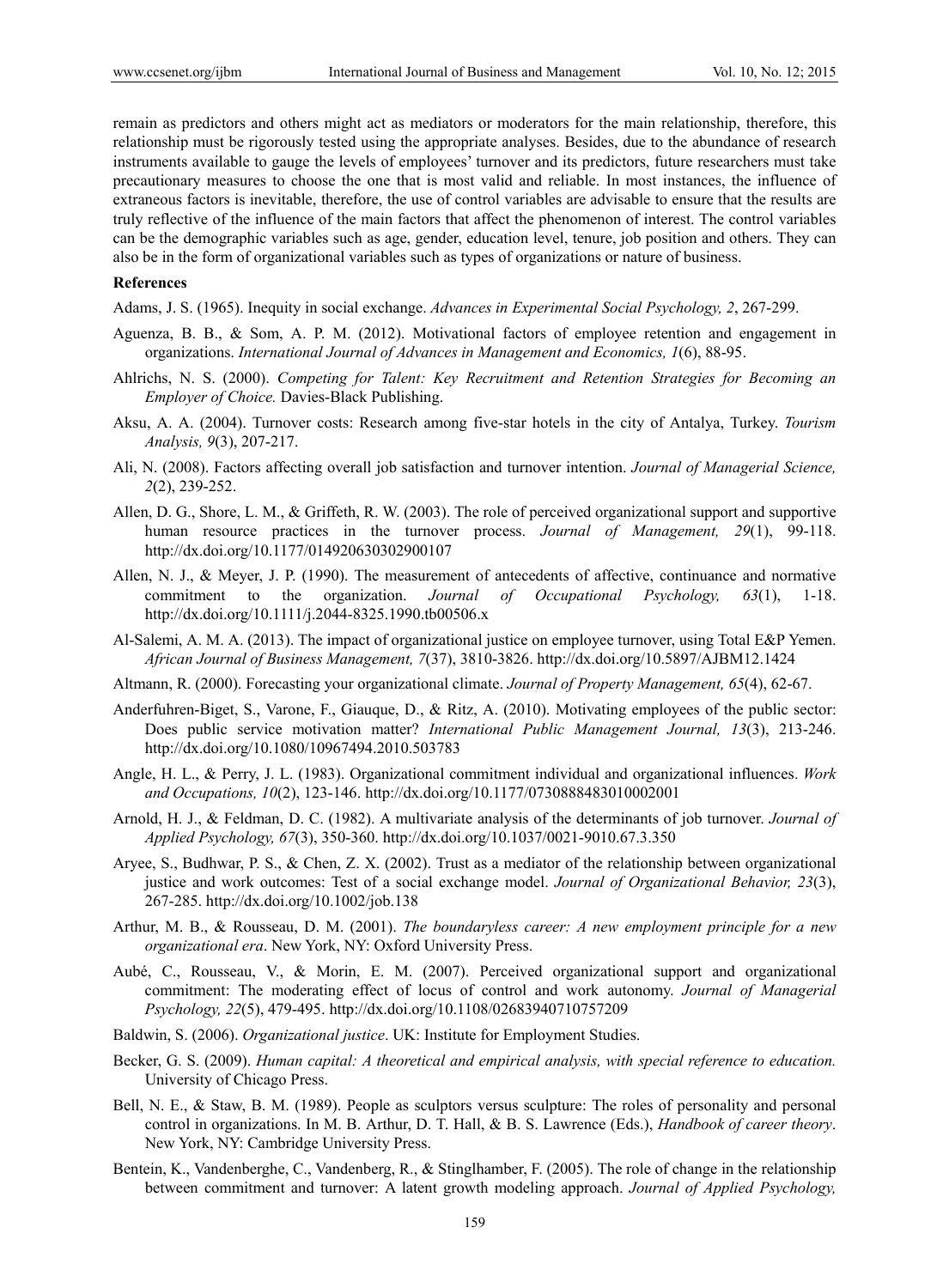*90*(3), 468-482. http://dx.doi.org/10.1037/0021-9010.90.3.468

- Berg, T. R. (1991). The importance of equity perception and job satisfaction in predicting employee intent to stay at television stations. *Group & Organization Management, 16*(3), 268-284. http://dx.doi.org/10.1177/105960119101600303
- Blader, S. L., & Tyler, T. R. (2005). How can theories of organizational justice explain the effects of fairness? In J. Greenberg & J. A. Colquitt (Eds.), *Handbook of organizational justice* (pp. 329-354). Mahwah, NJ: Lawrence Erlbaum Associates.
- Buchko, A. A. (1993). The effects of employee ownership on employee attitudes: an integrated causal model and path analysis. *Journal of Management Studies, 30*(4), 633-657. http://dx.doi.org/10.1111/j.1467-6486.1993.tb00319.x
- Cheng, A., & Brown, A. (1998). HRM strategies and labour turnover in the hotel industry: A comparative study of Australia and Singapore. *International Journal of Human Resource Management, 9*(1), 136-154. http://dx.doi.org/10.1080/095851998341233
- Clayton, S., & Opotow, S. (2003). Justice and identity: Changing perspectives on what is fair. *Personality and Social Psychology Review, 7*(4), 298-310. http://dx.doi.org/10.1207/S15327957PSPR0704\_03
- Cohen-Charash, Y., & Spector, P. E. (2001). The role of justice in organizations: A meta-analysis. *Organizational Behavior and Human Decision Processes, 86*(2), 278-321. http://dx.doi.org/10.1006/obhd.2001.2958
- Colquitt, J. A. (2001). On the dimensionality of organizational justice: A construct validation of a measure. *Journal of Applied Psychology, 86*(3), 386-400. http://dx.doi.org/10.1037/0021-9010.86.3.386
- Colquitt, J. A., Conlon, D. E., Wesson, M. J., Porter, C. O., & Ng, K. Y. (2001). Justice at the millennium: A meta-analytic review of 25 years of organizational justice research. *Journal of Applied Psychology, 86*(3), 425-445. http://dx.doi.org/10.1037/0021-9010.86.3.425
- Colquitt, J. A., Scott, B. A., Judge, T. A., & Shaw, J. C. (2006). Justice and personality: Using integrative theories to derive moderators of justice effects. *Organizational Behavior and Human Decision Processes, 100*(1), 110-127. http://dx.doi.org/10.1016/j.obhdp.2005.09.001
- Cotton, J. L., & Tuttle, J. M. (1986). Employee turnover: A meta-analysis and review with implications for research. *Academy of Management Review, 11*(1), 55-70. http://dx.doi.org/10.5465/AMR.1986.4282625
- Cropanzano, R., Byrne, Z. S., Bobocel, D. R., & Rupp, D. E. (2001). Moral virtues, fairness heuristics, social entities, and other denizens of organizational justice. *Journal of Vocational Behavior, 58*(2), 164-209. http://dx.doi.org/10.1006/jvbe.2001.1791
- Cropanzano, R., & Greenberg, J. (1997). Progress in organizational justice: Tunneling through the maze. *International Review of Industrial and Organizational Psychology, 12*, 317-372.
- Currall, S. C., Towler, A. J., Judge T. A., & Kohn, L. (2005). Pay satisfaction and organizational outcomes. *Personnel Psychology, 58*(3), 613-640. http://dx.doi.org/10.1111/j.1744-6570.2005.00245.x
- Davidson, M., Guilding, C., & Timo, N. (2006). Employment, flexibility and labour market practices of domestic and MNC chain luxury hotels in Australia: Where has accountability gone? *International Journal of Hospitality Management, 25*(2), 193-210. http://dx.doi.org/10.1016/j.ijhm.2005.08.001
- Davidson, M., Manning, M. L., & Timo, N. (2001). Are customer satisfaction and performance in hotels influenced by organisational climate? *Australian Journal of Hospitality Management, 8*(1), 41-54.
- Davidson, M., Manning, M. L., Brosnan, P., & Timo, N. (2001). Organisational climate, perceived customer satisfaction and revenue per available room in four- to five-star Australian hotels. *Tourism Analysis, 6*(2), 123-137. http://dx.doi.org/10.3727/108354201108749782
- Davidson, M., Manning, M., Timo, N. & Ryder, P. (2001). The dimensions of organisational climate in four- and five-star Australian hotels. *Journal of Hospitality and Tourism Research, 25*(4), 444-461. http://dx.doi.org/10.1177/109634800102500406
- Davis, P. J. (2006). In search of the common wealth: A service-profit chain for the public sector. *International Journal of Productivity and Performance Management, 55*(2), 163-172. http://dx.doi.org/10.1108/17410400610641735
- DeConinck, J., & Bachmann, D. (2005). An analysis of turnover among retail buyers. *Journal of Business Research, 58*(7), 874-882. http://dx.doi.org/10.1016/j.jbusres.2003.10.009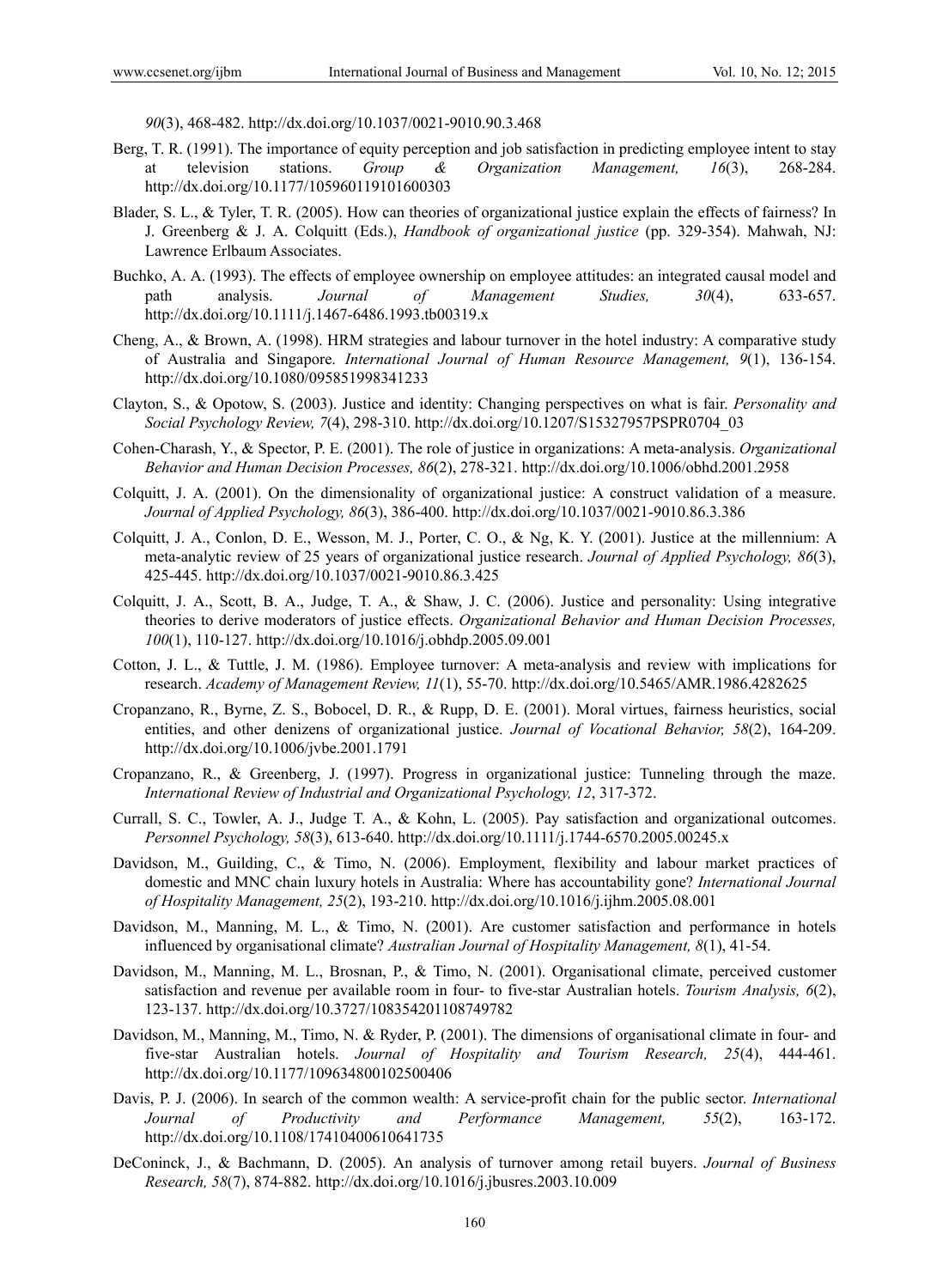- Deery, S. J., Iverson, R. D., & Erwin, P. J. (1994). Predicting organizational and union commitment: The effect of industrial relations climate. *British Journal of Industrial Relations, 32*(4), 581-597. http://dx.doi.org/10.1111/j.1467-8543.1994.tb01052.x
- Dessler, G., Sutherland, G., & Cole, N. D. (2005). *Human resources management in Canada*. Canada: Pearson Education.
- Ding, C. G., & Lin, C. P. (2006). Comparing the effects of determinants of turnover intentions between Taiwanese and US hospital employees. *Human Resource Development Quarterly, 17*(4), 403-421. http://dx.doi.org/10.1002/hrdq.1183
- Downey, H. K., Don, H., & Slocum, J. W. (1975). Congruence between individual needs, organizational climate, job satisfaction and performance. *Academy of Management Journal, 18*(1), 149-155. http://dx.doi.org/10.2307/255634
- Dundar, T., & Tabancali, E. (2012). The relationship between organizational justice perceptions and job satisfaction levels. *Procedia-Social and Behavioral Sciences, 46*, 5777-5781. http://dx.doi.org/10.1016/j.sbspro.2012.06.513
- Egan, T. M., Yang, B., & Bartlett, K. R. (2004). The effects of organizational learning culture and job satisfaction on motivation to transfer learning and turnover intention. *Human Resource Development Quarterly, 15*(3), 279-301.
- Eisenberger, R., Fasolo, P., & Davis-LaMastro, V. (1990). Perceived organizational support and employee diligence, commitment, and innovation. *Journal of Applied Psychology, 75*(1), 51-59. http://dx.doi.org/10.1037/0021-9010.75.1.51
- Eisenberger, R., Huntington, R., Hutchison, S., & Sowa, D. (1986). Perceived organizational support. *Journal of Applied Psychology, 71*(3), 500-507.
- Elovainio, M., Kivimäki, M., Steen, N., & Vahtera, J. (2004). Job decision latitude, organizational justice and health: Multilevel covariance structure analysis. *Social Science & Medicine, 58*(9), 1659-1669.
- Elovainio, M., Van Den Bos, K., Linna, A., Kivimäki, M., Ala-Mursula, L., Pentti, J., & Vahtera, J. (2005). Combined effects of uncertainty and organizational justice on employee health: testing the uncertainty management model of fairness judgments among Finnish public sector employees. *Social Science & Medicine, 61*(12), 2501-2512.
- Falkenburg, K., & Schyns, B. (2007). Work satisfaction, organizational commitment and withdrawal behaviours. *Management Research News, 30*(10), 708-723. http://dx.doi.org/10.1108/01409170710823430
- Folger, R., & Cropanzano, R. (1998). *Organizational justice and human resource management*. Thousand Oaks, CA: Sage.
- Foong-ming, T. (2008). Linking Career development practices to turnover intention: The mediator of perceived organizational support. *Journal of Business and Public Affairs, 2*(1), 1-16.
- Forrier, A., & Sels, L. (2003). Flexibility, turnover and training. *International Journal of Manpower, 24*(2), 148-168. http://dx.doi.org/10.1108/01437720310475402
- Foster, R. D. (2010). Resistance, justice, and commitment to change. *Human Resource Development Quarterly, 21*(1), 3-39. http://dx.doi.org/10.1002/hrdq.20035
- Gentry, W. A., Kuhnert, K. W., Mondore, S. P., & Page, E. E. (2007). The influence of supervisory-support climate and unemployment rate on part-time employee retention: A multilevel analysis. *Journal of Management Development, 26*(10), 1005-1022. http://dx.doi.org/10.1108/02621710710833432
- George, J. M., Reed, T. F., Ballard, K. A., Colin, J., & Fielding, J. (1993). Contact with AIDS patients as a source of work-related distress: Effects of organizational and social support. *Academy of Management Journal, 36*(1), 157-171. http://dx.doi.org/10.2307/256516
- Gerhart, B. (1990). Voluntary turnover and alternative job opportunities. *Journal of Applied Psychology, 75*(5), 467-476. http://dx.doi.org/10.1037/0021-9010.75.5.467
- Good, L. K., Page, T. J., & Young, C. E. (1996). Assessing hierarchical differences in job-related attitudes and turnover among retail managers. *Journal of the Academy of Marketing Science, 24*(2), 148-156. http://dx.doi.org/10.1177/0092070396242005
- Green, F., Machin, S. & Wilkinson, D. (1996). *An analysis of workplace training and skill shortages, research*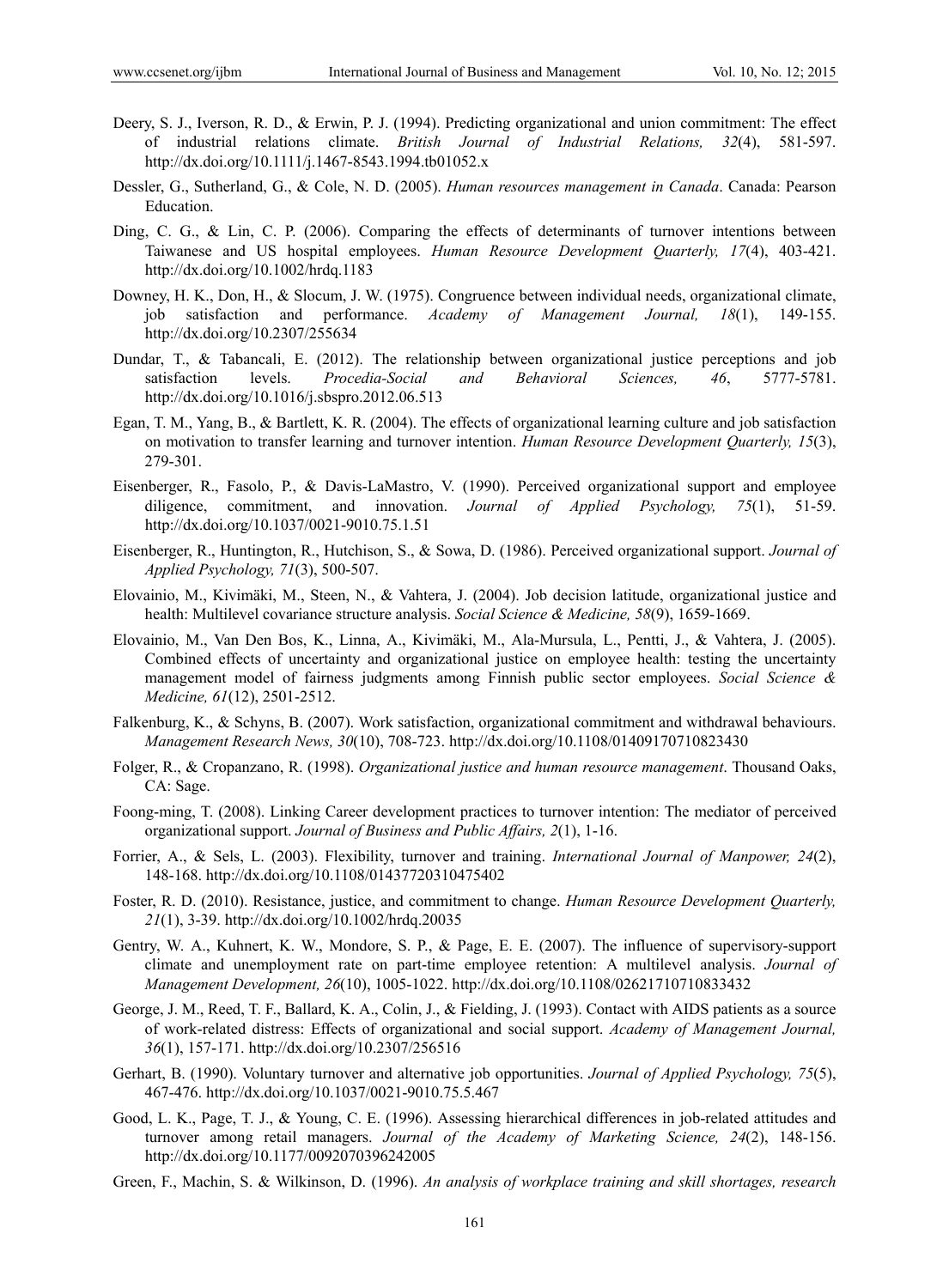*studies*. London: Department for Education and Employment.

- Greenberg, J. (1987). Reactions to procedural injustice in payment distributions: Do the means justify the ends? *Journal of Applied Psychology, 72*(1), 55-61. http://dx.doi.org/10.1037/0021-9010.72.1.55
- Greenberg, J. (1990). Organizational justice: Yesterday, today, and tomorrow. *Journal of Management, 16*(2), 399-432. http://dx.doi.org/10.1177/014920639001600208
- Greenberg, J. (2001). Setting the justice agenda: Seven unanswered questions about "what, why, and how". *Journal of Vocational Behavior, 58*(2), 210-219. http://dx.doi.org/10.1006/jvbe.2001.1792
- Greenberg, J. (2006). Losing sleep over organizational injustice: Attenuating insomniac reactions to underpayment inequity with supervisory training in interactional justice. *Journal of Applied Psychology, 91*(1), 58-69. http://dx.doi.org/10.1037/0021-9010.91.1.58
- Greenberg, J., & Baron, R. A. (2008). *Behavior in organizations* (10th ed.). Pearson Prentice Hall.
- Griffeth, R. W., Hom, P. W., & Gaertner, S. (2000). A meta-analysis of antecedents and correlates of employee turnover: Update, moderator tests, and research implications for the next millennium. *Journal of Management, 26*(3), 463-488. http://dx.doi.org/10.1177/014920630002600305
- Grover, S. L., & Crooker, K. J. (1995). Who appreciates family-responsive human resource policies: The impact of family-friendly policies on the organizational attachment of parents and non-parents. *Personnel Psychology, 48*(2), 271-288.
- Gupta, V., & Srivastava, S. (2007). Employee Retention–Key to Success. Retrieved from http://http://www.hytechpro.com/newsletters/pdf/whitepaper-nov2007.pdf
- Gustafson, C. M. (2002). Employee turnover: A study of private clubs in the USA. *International Journal of Contemporary Hospitality Management, 14*(3), 106-113. http://dx.doi.org/10.1108/09596110210424385
- Harris, G. E., & Cameron, J. E. (2005). Multiple dimensions of organizational identification and commitment as predictors of turnover intentions and psychological wellbeing. *Canadian Journal of Behavioral Science, 37*(3), 159-169. http://dx.doi.org/10.1037/h0087253
- Hay, M. (2002). Strategies for survival in the war of talent. *Career Development International, 7*(1), 52-55. http://dx.doi.org/10.1108/13620430210414883
- Higginbotham, J. S. (1997). The satisfaction equation. *Research & Development, 39*(10), 1-9.
- Hinkin, T. R., & Tracey, J. B. (2000). The cost of turnover: Putting a price on the learning curve. *The Cornell Hotel and Restaurant Administration Quarterly, 41*(3), 14-21. http://dx.doi.org/10.1016/S0010-8804(00)80013-0
- Hollenbeck, J. R., & Williams, C. R. (1986). Turnover functionality versus turnover frequency: A note on work attitudes and organizational effectiveness. *Journal of Applied Psychology, 71*(4), 606-611. http://dx.doi.org/10.1037/0021-9010.71.4.606
- Hubbell, A. P., & Chory-Assad, R. M. (2005). Motivating factors: Perceptions of justice and their relationship with managerial and organizational trust. *Communication Studies, 56*(1), 47-70. http://dx.doi.org/10.1080/0008957042000332241
- Huselid, M. A. (1995). The impact of human resource management practices on turnover, productivity, and corporate financial performance. *Academy of Management Journal, 38*(3), 635-672. http://dx.doi.org/10.2307/256741
- Iqbal, H. K., Aziz, U., & Tasawar, A. (2012). Impact of organizational justice on organizational citizenship behavior: An empirical evidence from Pakistan. *World Applied Sciences Journal, 19*(9), http://dx.doi.org/1348-1354. 10.5829/idosi.wasj.2012.19.09.750
- Judge, T. A., Higgins, C. A., Thoresen, C. J., & Barrick, M. R. (1999). The big five personality traits, general mental ability, and career success across the life span. *Personnel Psychology, 52*(3), 621-652.
- Judge, T. A., Cable, D. M., Boudreau, J. W., & Bretz Jr, R. D. (1994). An empirical investigation of the predictors of executive career success. *CAHRS Working Paper Series*, 233-272.
- Karimi, A., Alipour, O., Pour, M. A., & Azizi, B. (2013). Relationship between organizational justice and job satisfaction in ministry of sports and youth in Iran. *International Journal of Sport Studies, 3*(11), 1149-1156.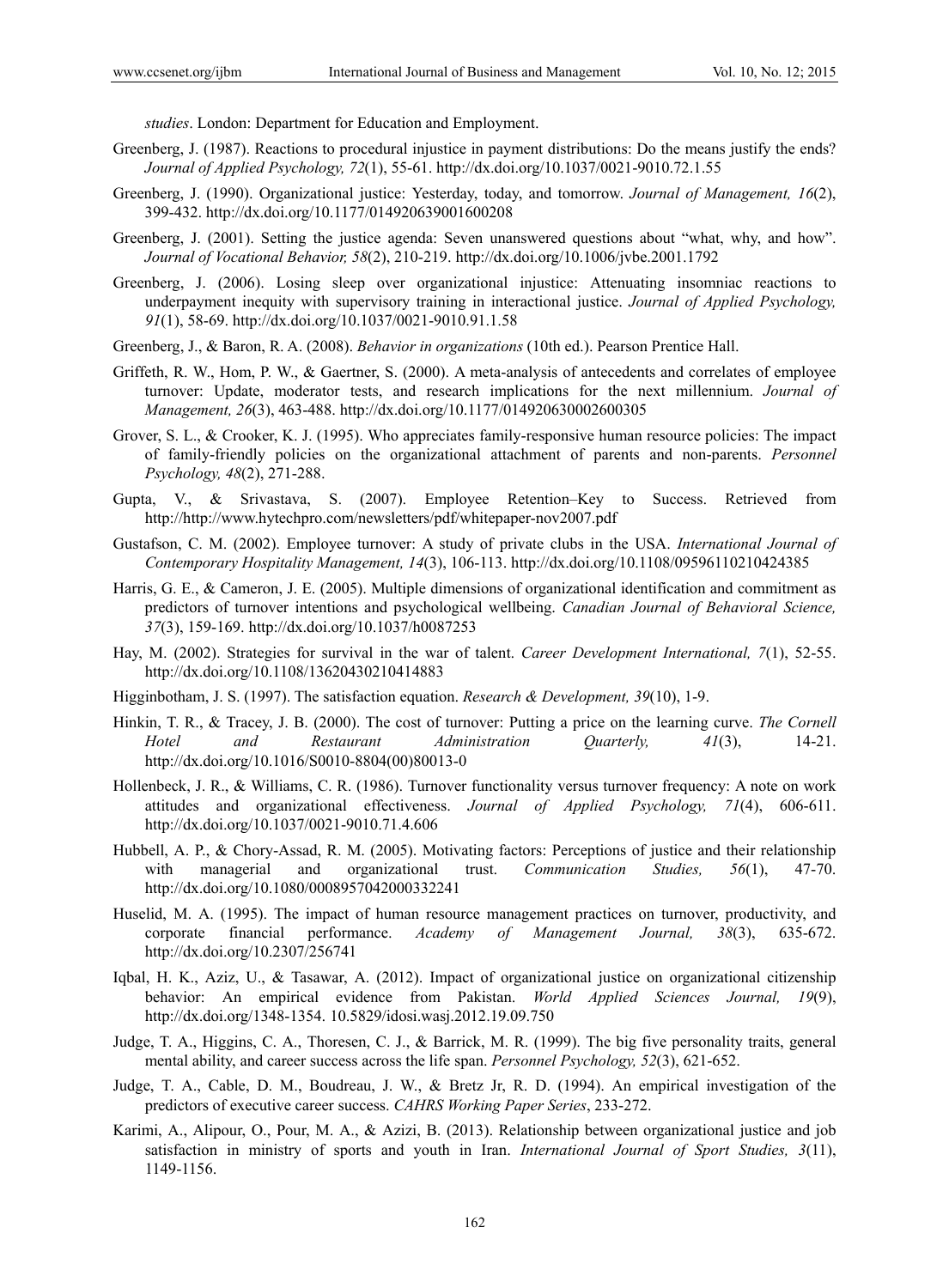- Khan, M. H., Hassan, R., Anwar, S., Babar, T. S., Babar, K. S., & Khan, D. I. (2007). Patient satisfaction with nursing care. *Rawal Medical Journal, 32*(1), 28-30.
- Kochanski, J., & Ledford, G. (2001). "How To Keep Me"—Retaining Technical Professionals. *Research-Technology Management, 44*(3), 31-38.
- Konovsky, M. A. (2000). Understanding procedural justice and its impact on business organizations. *Journal of Management, 26*(3), 489-511. http://dx.doi.org/10.1177/014920630002600306
- Kool, M., & Van Dierendonck, D. (2012). Servant leadership and commitment to change, the mediating role of justice and optimism. *Journal of Organizational Change Management, 25*(3), 422-433. http://dx.doi.org/10.1108/09534811211228139
- Lambert, E. G., Hogan, N. L., & Barton, S. M. (2001). The impact of job satisfaction on turnover intent: A test of a structural measurement model using a national sample of workers. *The Social Science Journal, 38*(2), 233-250. http://dx.doi.org/10.1016/S0362-3319(01)00110-0
- Larrabee, J. H., Janney, M. A., Ostrow, C. L., Withrow, M. L., Hobbs, G. R., & Burant, C. (2003). Predicting registered nurse job satisfaction and intent to leave. *Journal of Nursing Administration, 33*(5), 271-283. http://dx.doi.org/10.1097/00005110-200305000-00003
- Lashley, C. (2000). *Hospitality retail management: A unit manager's guide.* New York, NY: Routledge.
- Lashley, C., & Chaplain, A. (1999). Labour turnover: Hidden problem–hidden costs. *Hospitality Review, 1*(1), 49-54.
- Law, D. W. (2005). Interactive organizational commitment and hardiness in public accountants' turnover. *Managerial Auditing Journal, 20*(4), 383-393. http://dx.doi.org/10.1108/02686900510592061
- Leventhal, G. S., Karuza, J., & Fry, W. R. (1980). Beyond fairness: A theory of allocation preferences. *Justice and Social Interaction, 3*, 167-218.
- Loi, R., Hang-Yue, N., & Foley, S. (2006). Linking employees' justice perceptions to organizational commitment and intention to leave: The mediating role of perceived organizational support. *Journal of Occupational and Organizational Psychology, 79*(1), 101-120. http://dx.doi.org/10.1348/096317905X39657
- Lynn, M. (2002). Turnover's relationships with sales, tips and service across restaurants in a chain. *International Journal of Hospitality Management, 21*(4), 443-447. http://dx.doi.org/10.1016/S0278-4319(02)00026-9
- Maertz, C. P., Griffeth, R. W., Campbell, N. S., & Allen, D. G. (2007). The effects of perceived organizational support and perceived supervisor support on employee turnover. *Journal of Organizational Behavior, 28*(8), 1059-1075. http://dx.doi.org/10.1002/job.472
- Maertz, C. P., Mosley, D. C., & Alford, B. L. (2002). Does organizational commitment fully mediate constituent commitment effects? A reassessment and clarification. *Journal of Applied Social Psychology, 32*(6), 1300-1313. http://dx.doi.org/10.1111/j.1559-1816.2002.tb01437.x
- Malik, M. E., & Naeem, B. (2011). Impact of perceived organizational justice on organizational commitment of faculty: Empirical evidence from Pakistan. *Interdisciplinary Journal of Research in Business, 1*(9), 92-98.
- Martinez-Tur, V., Peiro, J. M., Ramos, J., & Moliner, C. (2006). Justice Perceptions as Predictors of Customer Satisfaction: The Impact of Distributive, Procedural, and Interactional Justice. *Journal of Applied Social Psychology, 36*(1), 100-119. http://dx.doi.org/10.1111/j.0021-9029.2006.00005.x
- Masaiti, G., & Naluyele, P. N. (2011). Strategies to retain and motivate employees in Africa: Examining the case of the ministry of education in Zambia. *African Journal of Political Science and International Relations, 5*(8), 409-423.
- Matin, H. Z., Jandaghi, G., & Ahmadi, F. (2010). A comprehensive model for identifying factors impacting on development of organizational citizenship behavior. *African Journal of Business Management, 4*(10), 1932-1945.
- Meyer, J. P., Allen, N. J., & Smith, C. A. (1993). Commitment to organizations and occupations: Extension and test of a three-component conceptualization. *Journal of Applied Psychology, 78*(4), 538-551. http://dx.doi.org/10.1037/0021-9010.78.4.538
- Meyer, J. P., Stanley, D. J., Herscovitch, L., & Topolnytsky, L. (2002). Affective, continuance, and normative commitment to the organization: A meta-analysis of antecedents, correlates, and consequences. *Journal of Vocational Behavior, 61*(1), 20-52. http://dx.doi.org/10.1006/jvbe.2001.1842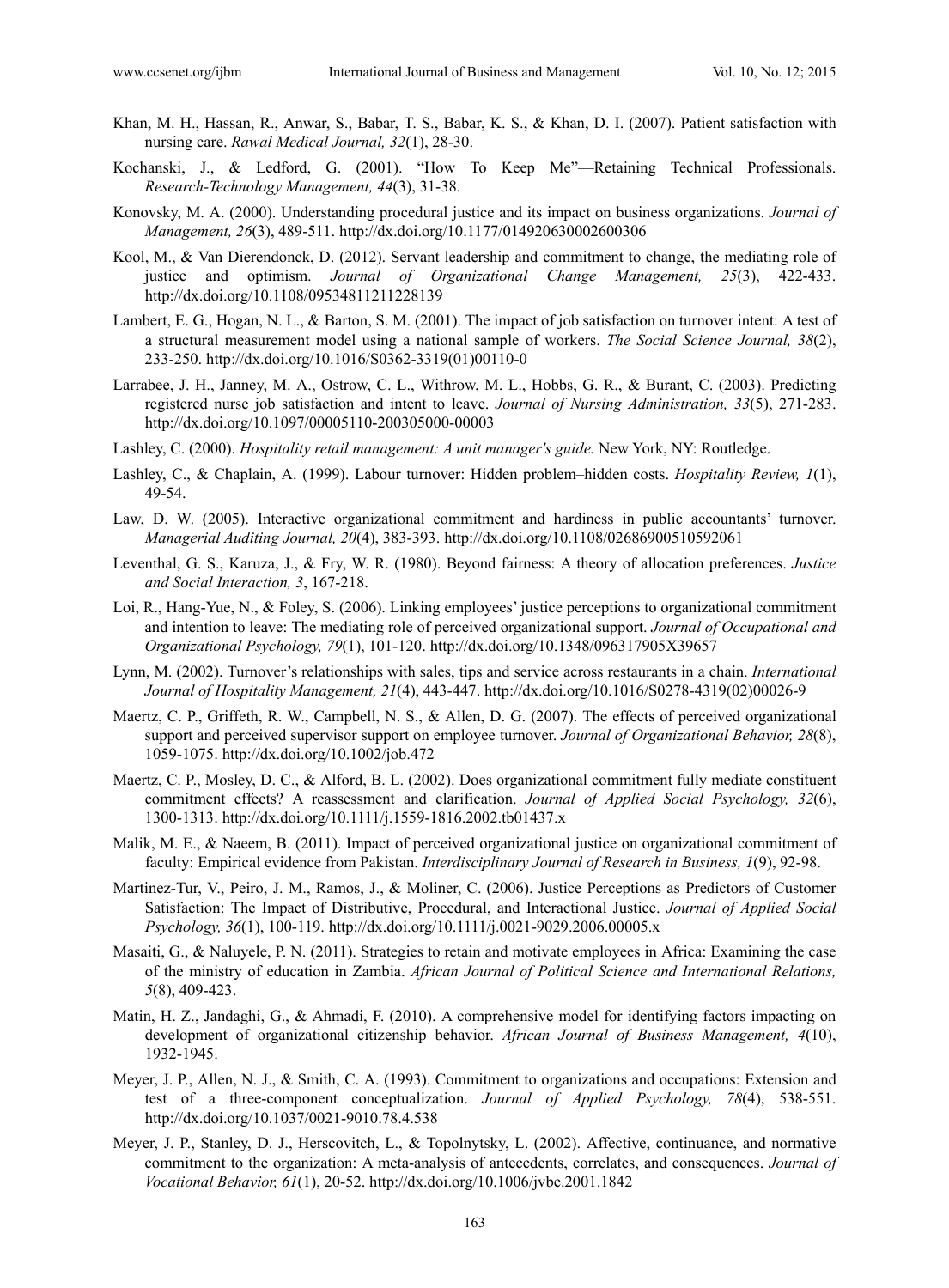- Mobley, W. H. (1982). *Employee turnover: Causes, consequences, and control*. Philippines: Addison-Wesley Publishing.
- Moorman, R. H. (1991). Relationship between organizational justice and organizational citizenship behaviors: Do fairness perceptions influence employee citizenship? *Journal of Applied Psychology, 76*(6), 845-855. http://dx.doi.org/10.1037/0021-9010.76.6.845
- Moran, E. T., & Volkwein, J. F. (1992). The cultural approach to the formation of organizational climate. *Human Relations, 45*(1), 19-47. http://dx.doi.org/10.1177/001872679204500102
- Mowday, R. T., Porter, L. W., & Steers, R. M. (1982). Employee-organization linkages: The psychology of commitment, absenteeism, and turnover. In P. Warr (Ed.), *Organizational and Occupational Psychology*. London: Academic Press Inc.
- Mowday, R. T., Steers, R. M., & Porter, L. W. (1979). The measurement of organizational commitment. *Journal of Vocational Behavior, 14*(2), 224-247.
- Newstrom, J. W. (2007). *Organizational behavior: Human behavior at work* (12th ed.). New York, NY: McGraw-Hill/Irwin.
- Nojani, M. I., Arjmandnia, A. A., Afrooz, G. A., & Rajabi, M. (2012). The study on relationship between organizational justice and job satisfaction in teachers working in general, special and gifted education systems. *Procedia-Social and Behavioral Sciences, 46*, 2900-2905. http://dx.doi.org/10.1016/j.sbspro.2012.05.586
- O'Connell, M., & Kung, M. C. (2007). The cost of employee turnover. *Industrial Management, 49*(1), 14-19.
- Paolillo, A., Platania, S., Magnano, P., & Ramaci, T. (2015). Organizational Justice, Optimism and Commitment to Change. *Procedia-Social and Behavioral Sciences, 191*, 1697-1701. http://dx.doi.org/10.1016/j.sbspro.2015.04.479
- Parry, J. (2008). Intention to leave the profession: Antecedents and role in nurse turnover. *Journal of Advanced Nursing, 64*(2), 157-67. http://dx.doi.org/10.1111/j.1365-2648.2008.04771.x
- Pettman, B. O. (1975). External and personal determinants of labour turnover. *Labour turnover and retention*, Essex, Great Britain: Gower Press Limited, 31-50.
- Price, J. L., & Mueller, C. W. (1986). *Absenteeism and turnover of hospital employees*. JAI Press.
- Qi, Y. T. (2007). Job opportunity, organizational commitment and turnover intention. *China-USA Business Review, 6*(2), 62-66.
- Rafei-Dehkordi, F., Mohammadi, S., & Yektayar, M. (2013). Relationship of organizational justice and organizational commitment of the staff in general directorate of youth and sports in Chahar Mahal Va Bakhtiari Province. *European Journal of Experimental Biology, 3*(3), 696-700.
- Ramamoorthy, N., & Flood, P. C. (2004). Gender and employee attitudes: The role of organizational justice perceptions. *British Journal of Management, 15*(3), 247-258. http://dx.doi.org/10.1111/j.1467-8551.2004.00417.x
- Rashid, M., Wineman, J., & Zimring, C. (2009). Space, behavior, and environmental perception in open plan offices: a prospective study. *Environment and Planning B: Planning and Design, 36*(3) 432-449. http://dx.doi.org/10.1068/b33034
- Rhoades, L., & Eisenberger, R. (2002). Perceived organizational support: A review of the literature. *Journal of Applied Psychology, 87*(4), 698-714. http://dx.doi.org/10.1037/0021-9010.87.4.698
- Rhoades, L., Eisenberger, R., & Armeli, S. (2001). Affective commitment to the organization: The contribution of perceived organizational support. *Journal of Applied Psychology, 86*(5), 825-836. http://dx.doi.org/10.1037/0021-9010.86.5.825
- Rust, R. T., Stewart, G. L., Miller, H., & Pielack, D. (1996). The satisfaction and retention of frontline employees: A customer satisfaction measurement approach. *International Journal of Service Industry Management, 7*(5), 62-80. http://dx.doi.org/10.1108/09564239610149966
- Schervish, P. G. (1983). *The structural determinants of unemployment, vulnerability and power in market relations*. New York: Academic Press.
- Schyns, B., Van Veldhoven, M., & Wood, S. (2009). Organizational climate, relative psychological climate and job satisfaction: The example of supportive leadership climate. *Leadership & Organization Development*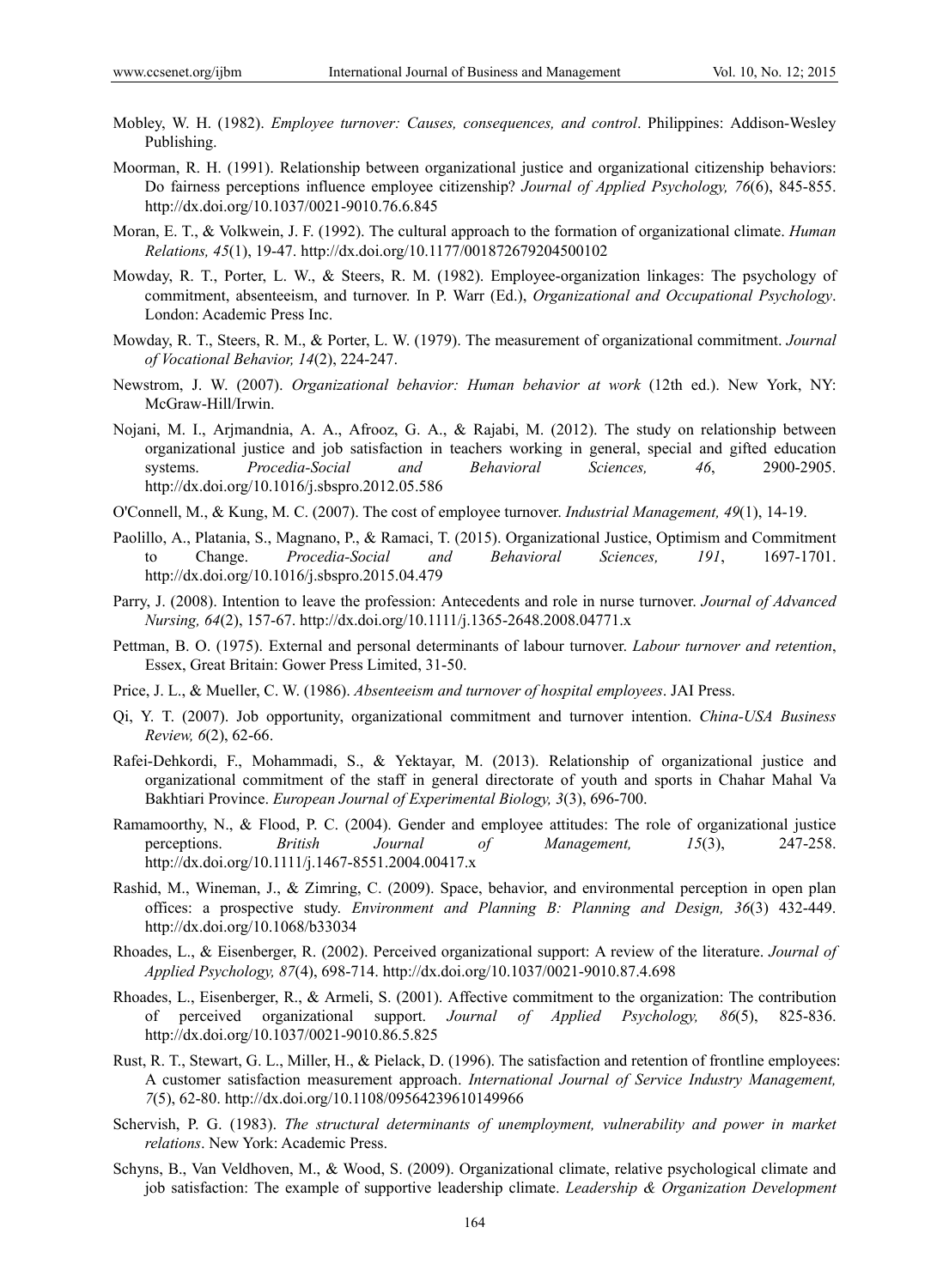*Journal, 30*(7), 649-663. http://dx.doi.org/10.1108/01437730910991664

- Settoon, R. P., Bennett, N., & Liden, R. C. (1996). Social exchange in organizations: Perceived organizational support, leader–member exchange, and employee reciprocity. *Journal of Applied Psychology, 81*(3), 219-227. http://dx.doi.org/10.1037/0021-9010.81.3.219
- Sousa-Poza, A., & Sousa-Poza, A. A. (2007). The effect of job satisfaction on labor turnover by gender: An analysis for Switzerland. *Journal of Socio-Economics, 36*(6), 895-913. http://dx.doi.org/10.1016/j.socec.2007.01.022
- Stinglhamber, F., & Vandenberghe, C. (2003). Organizations and supervisors as sources of support and targets of commitment: A longitudinal study. *Journal of Organizational Behavior, 24*(3), 251-270. http://dx.doi.org/10.1002/job.192
- Stone, P. W., Larson, E. L., Mooney-Kane, C., Smolowitz, J., Lin, S. X., & Dick, A. W. (2006). Organizational climate and intensive care unit nurses' intention to leave. *Critical Care Medicine, 34*(7), 1907-1912. http://dx.doi.org/10.1097/01.CCM.0000218411.53557.29
- Taheri, F., & Soltani, E. (2013). The study of organizational justice effect on job satisfaction and organizational citizenship behavior (Case study: Organization of Roads and Urban Development of Golestan State). *World of Sciences Journal, 1*(15), 64-73.
- Tai, T. W. C., & Robinson, C. D. (1998). Reducing staff turnover: A case study of dialysis facilities. *Health Care Management Review, 23*(4), 21-42.
- Thatcher, J. B., Stepnia, L. P., & Boyle, R. J. (2003). Turnover of information technology workers: Examining empirically the influence of attitudes, job characteristics and external markets. *Journal of Management Information Systems, 19*(3), 231-261.
- Terborg, J. R., & Lee, T. W. (1984). A predictive study of organizational turnover rates. *Academy of Management Journal, 27*(4), 793-810. http://dx.doi.org/10.2307/255879
- Tracey, J. B., & Hinkin, T. R. (2008). Contextual factors and cost profiles associated with employee turnover. *Cornell Hospitality Quarterly, 49*(1), 12-27. http://dx.doi.org/10.1177/0010880407310191
- Tyler, T. R., & Blader, S. L. (2003). The group engagement model: Procedural justice, social identity, and cooperative behavior. *Personality and Social Psychology Review, 7*(4), 349-361. http://dx.doi.org/10.1207/S15327957PSPR0704\_07
- Walsh, K., & Taylor, M. S. (2007). Developing in-house careers and retaining management talent what hospitality professionals want from their jobs. *Cornell Hotel and Restaurant Administration Quarterly, 48*(2), 163-182. http://dx.doi.org/10.1177/0010880407300521
- Walters, G., & Raybould, M. (2007). Burnout and perceived organizational support among front-line hospitality employees. *Journal of Hospitality and Tourism Management, 14*(2), 144-156.
- Wanberg, C. R., & Banas, J. T. (2000). Predictors and outcomes of openness to changes in a reorganizing workplace. *Journal of Applied Psychology, 85*(1), 132-142. http://dx.doi.org/10.1037/0021-9010.85.1.132
- Wayne, S. J., Shore, L. M., & Liden, R. C. (1997). Perceived organizational support and leader-member exchange: A social exchange perspective. *Academy of Management Journal, 40*(1), 82-111. http://dx.doi.org/10.2307/257021
- Weil, P. A., & Kimball, P. A. (1995). A model of voluntary turnover among hospital CEOs. *Journal of Healthcare Management, 40*(3), 362-385.
- Wright, T. A., & Bonett, D. G. (2007). Job satisfaction and psychological well-being as nonadditive predictors of workplace turnover. *Journal of Management, 33*(2), 141-160. http://dx.doi.org/10.1177/0149206306297582
- Yoon, J., & Lim, J. C. (1999). Organizational support in the workplace: The case of Korean hospital employees. *Human Relations, 52*(7), 923-945. http://dx.doi.org/10.1177/001872679905200704
- Yoon, J., & Thye, S. (2000). Supervisor support in the work place: Legitimacy and positive affectivity. The *Journal of Social Psychology, 140*(3), 295-316. http://dx.doi.org/10.1080/00224540009600472